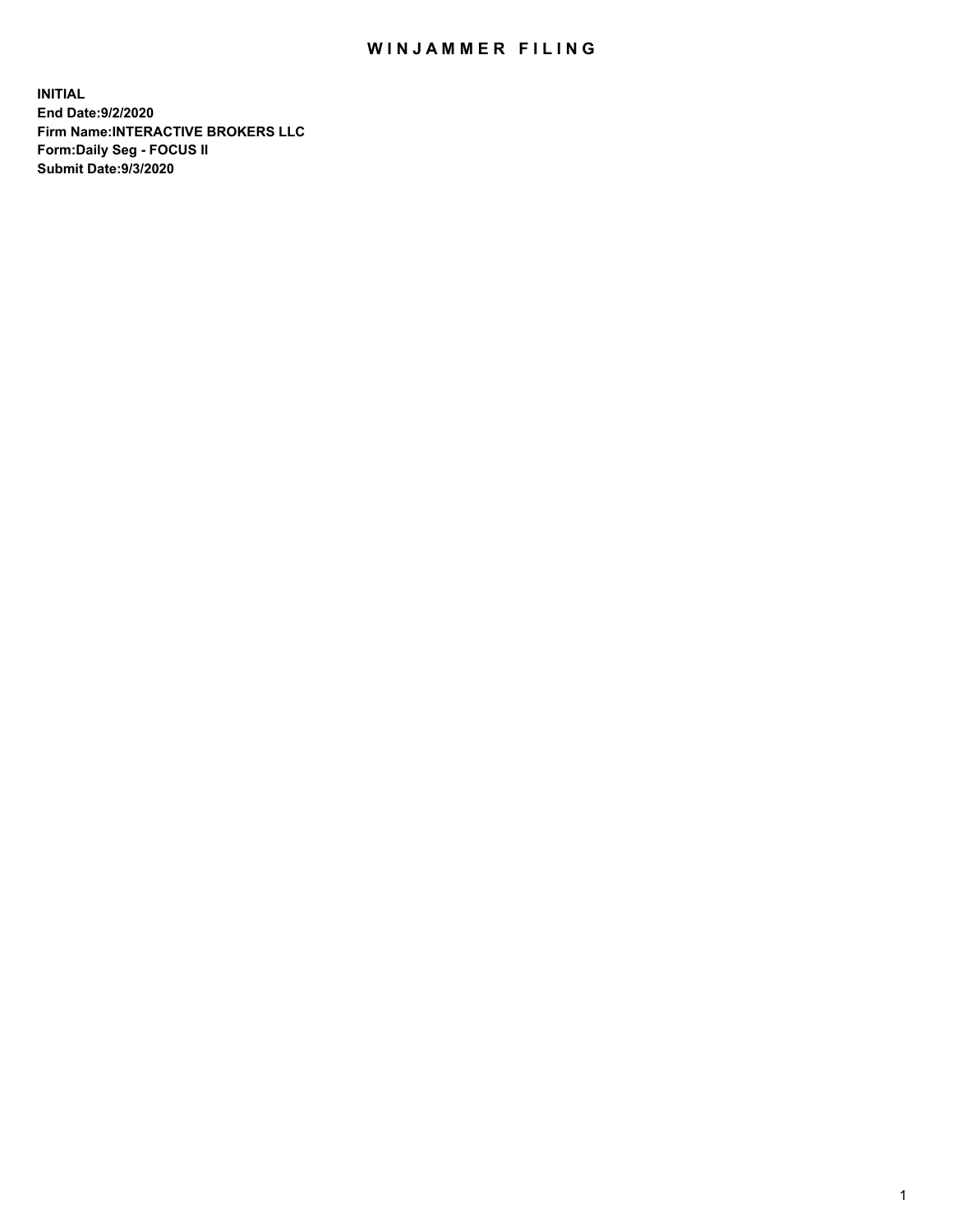**INITIAL End Date:9/2/2020 Firm Name:INTERACTIVE BROKERS LLC Form:Daily Seg - FOCUS II Submit Date:9/3/2020 Daily Segregation - Cover Page**

| Name of Company                                                                                                                                                                                                                                                                                                                | <b>INTERACTIVE BROKERS LLC</b>                                                                          |
|--------------------------------------------------------------------------------------------------------------------------------------------------------------------------------------------------------------------------------------------------------------------------------------------------------------------------------|---------------------------------------------------------------------------------------------------------|
| <b>Contact Name</b>                                                                                                                                                                                                                                                                                                            | James Menicucci                                                                                         |
| <b>Contact Phone Number</b>                                                                                                                                                                                                                                                                                                    | 203-618-8085                                                                                            |
| <b>Contact Email Address</b>                                                                                                                                                                                                                                                                                                   | jmenicucci@interactivebrokers.c<br>om                                                                   |
| FCM's Customer Segregated Funds Residual Interest Target (choose one):<br>a. Minimum dollar amount: ; or<br>b. Minimum percentage of customer segregated funds required:% ; or<br>c. Dollar amount range between: and; or<br>d. Percentage range of customer segregated funds required between: % and %.                       | $\overline{\mathbf{0}}$<br>$\overline{\mathbf{0}}$<br>155,000,000 245,000,000<br>0 <sub>0</sub>         |
| FCM's Customer Secured Amount Funds Residual Interest Target (choose one):<br>a. Minimum dollar amount: ; or<br>b. Minimum percentage of customer secured funds required:%; or<br>c. Dollar amount range between: and; or<br>d. Percentage range of customer secured funds required between:% and%.                            | $\overline{\mathbf{0}}$<br>$\overline{\mathbf{0}}$<br>80,000,000 120,000,000<br>0 <sub>0</sub>          |
| FCM's Cleared Swaps Customer Collateral Residual Interest Target (choose one):<br>a. Minimum dollar amount: ; or<br>b. Minimum percentage of cleared swaps customer collateral required:% ; or<br>c. Dollar amount range between: and; or<br>d. Percentage range of cleared swaps customer collateral required between:% and%. | $\overline{\mathbf{0}}$<br>$\overline{\mathbf{0}}$<br>$\underline{0}$ $\underline{0}$<br>0 <sub>0</sub> |

Attach supporting documents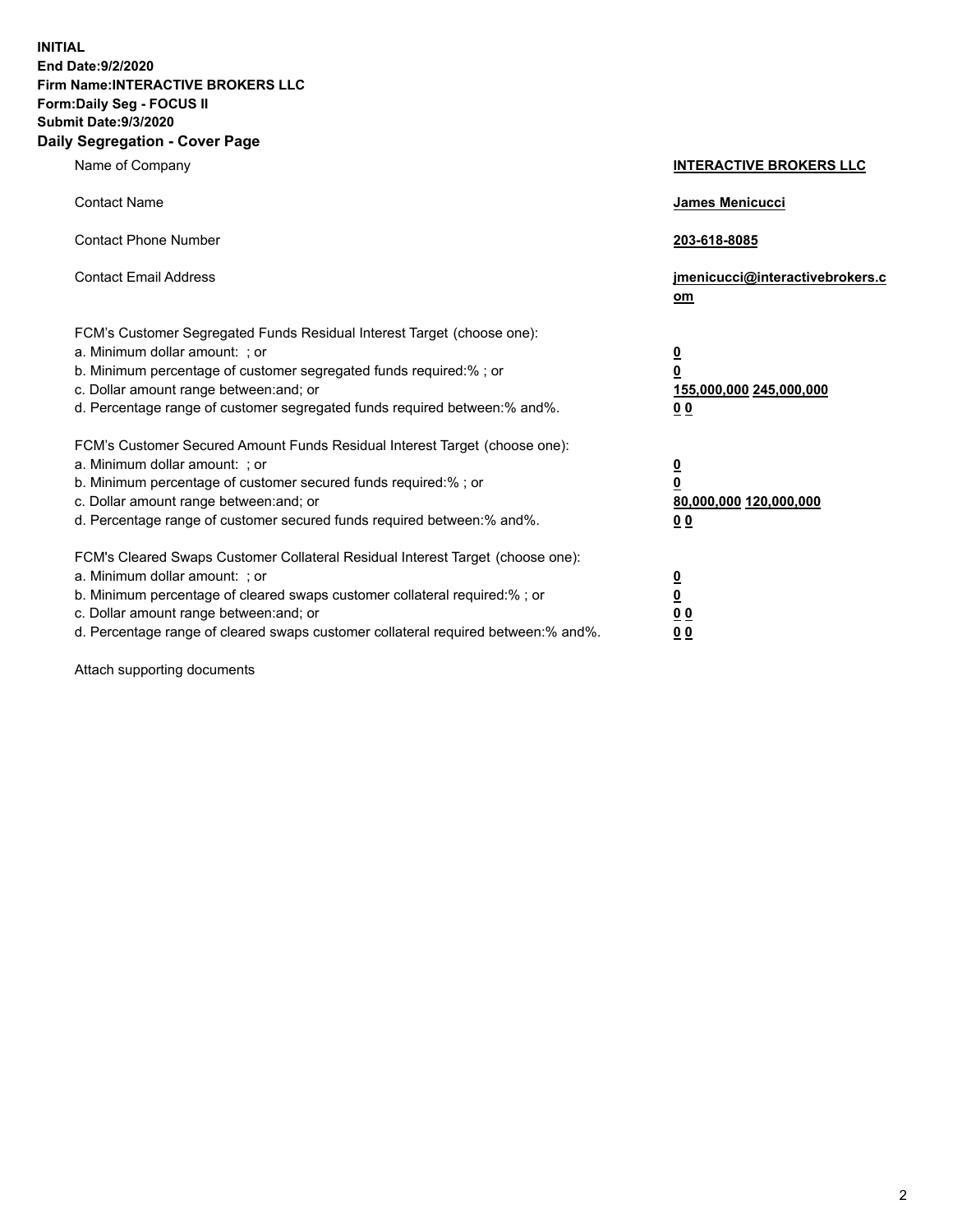**INITIAL End Date:9/2/2020 Firm Name:INTERACTIVE BROKERS LLC Form:Daily Seg - FOCUS II Submit Date:9/3/2020 Daily Segregation - Secured Amounts**

|     | Daily Segregation - Secured Amounts                                                         |                                             |
|-----|---------------------------------------------------------------------------------------------|---------------------------------------------|
|     | Foreign Futures and Foreign Options Secured Amounts                                         |                                             |
|     | Amount required to be set aside pursuant to law, rule or regulation of a foreign            | $0$ [7305]                                  |
|     | government or a rule of a self-regulatory organization authorized thereunder                |                                             |
| 1.  | Net ledger balance - Foreign Futures and Foreign Option Trading - All Customers             |                                             |
|     | A. Cash                                                                                     | 609,247,008 [7315]                          |
|     | B. Securities (at market)                                                                   | $0$ [7317]                                  |
| 2.  | Net unrealized profit (loss) in open futures contracts traded on a foreign board of trade   | -1,756,054 [7325]                           |
| 3.  | Exchange traded options                                                                     |                                             |
|     | a. Market value of open option contracts purchased on a foreign board of trade              | 2,986,560 [7335]                            |
|     | b. Market value of open contracts granted (sold) on a foreign board of trade                | $-1,471,742$ [7337]                         |
| 4.  | Net equity (deficit) (add lines 1. 2. and 3.)                                               | 609,005,772 [7345]                          |
| 5.  | Account liquidating to a deficit and account with a debit balances - gross amount           | 6,793 [7351]                                |
|     | Less: amount offset by customer owned securities                                            | 0 [7352] 6,793 [7354]                       |
| 6.  | Amount required to be set aside as the secured amount - Net Liquidating Equity              | 609,012,565 [7355]                          |
|     | Method (add lines 4 and 5)                                                                  |                                             |
| 7.  | Greater of amount required to be set aside pursuant to foreign jurisdiction (above) or line | 609,012,565 [7360]                          |
|     | 6.                                                                                          |                                             |
|     | FUNDS DEPOSITED IN SEPARATE REGULATION 30.7 ACCOUNTS                                        |                                             |
| 1.  | Cash in banks                                                                               |                                             |
|     | A. Banks located in the United States                                                       | 105,826,632 [7500]                          |
|     | B. Other banks qualified under Regulation 30.7                                              | 0 [7520] 105,826,632 [7530]                 |
| 2.  | <b>Securities</b>                                                                           |                                             |
|     | A. In safekeeping with banks located in the United States                                   | 479,928,400 [7540]                          |
|     | B. In safekeeping with other banks qualified under Regulation 30.7                          | 0 [7560] 479,928,400 [7570]                 |
| 3.  | Equities with registered futures commission merchants                                       |                                             |
|     | A. Cash                                                                                     | $0$ [7580]                                  |
|     | <b>B.</b> Securities                                                                        | $0$ [7590]                                  |
|     | C. Unrealized gain (loss) on open futures contracts                                         | $0$ [7600]                                  |
|     | D. Value of long option contracts                                                           | $0$ [7610]                                  |
|     | E. Value of short option contracts                                                          | 0 [7615] 0 [7620]                           |
| 4.  | Amounts held by clearing organizations of foreign boards of trade                           |                                             |
|     | A. Cash                                                                                     | $0$ [7640]                                  |
|     | <b>B.</b> Securities                                                                        | $0$ [7650]                                  |
|     | C. Amount due to (from) clearing organization - daily variation                             | $0$ [7660]                                  |
|     | D. Value of long option contracts                                                           | $0$ [7670]                                  |
|     | E. Value of short option contracts                                                          | 0 [7675] 0 [7680]                           |
| 5.  | Amounts held by members of foreign boards of trade                                          |                                             |
|     | A. Cash                                                                                     | 144,881,677 [7700]                          |
|     | <b>B.</b> Securities                                                                        | $0$ [7710]                                  |
|     | C. Unrealized gain (loss) on open futures contracts                                         | $-2,715,433$ [7720]                         |
|     | D. Value of long option contracts                                                           | 2,986,560 [7730]                            |
|     | E. Value of short option contracts                                                          | <u>-1,471,742</u> [7735] <u>143,681,062</u> |
|     |                                                                                             | [7740]                                      |
| 6.  | Amounts with other depositories designated by a foreign board of trade                      | $0$ [7760]                                  |
| 7.  | Segregated funds on hand                                                                    | $0$ [7765]                                  |
| 8.  | Total funds in separate section 30.7 accounts                                               | 729,436,094 [7770]                          |
| 9.  | Excess (deficiency) Set Aside for Secured Amount (subtract line 7 Secured Statement         | 120,423,529 [7380]                          |
|     | Page 1 from Line 8)                                                                         |                                             |
| 10. | Management Target Amount for Excess funds in separate section 30.7 accounts                 | 80,000,000 [7780]                           |
| 11. | Excess (deficiency) funds in separate 30.7 accounts over (under) Management Target          | 40,423,529 [7785]                           |
|     |                                                                                             |                                             |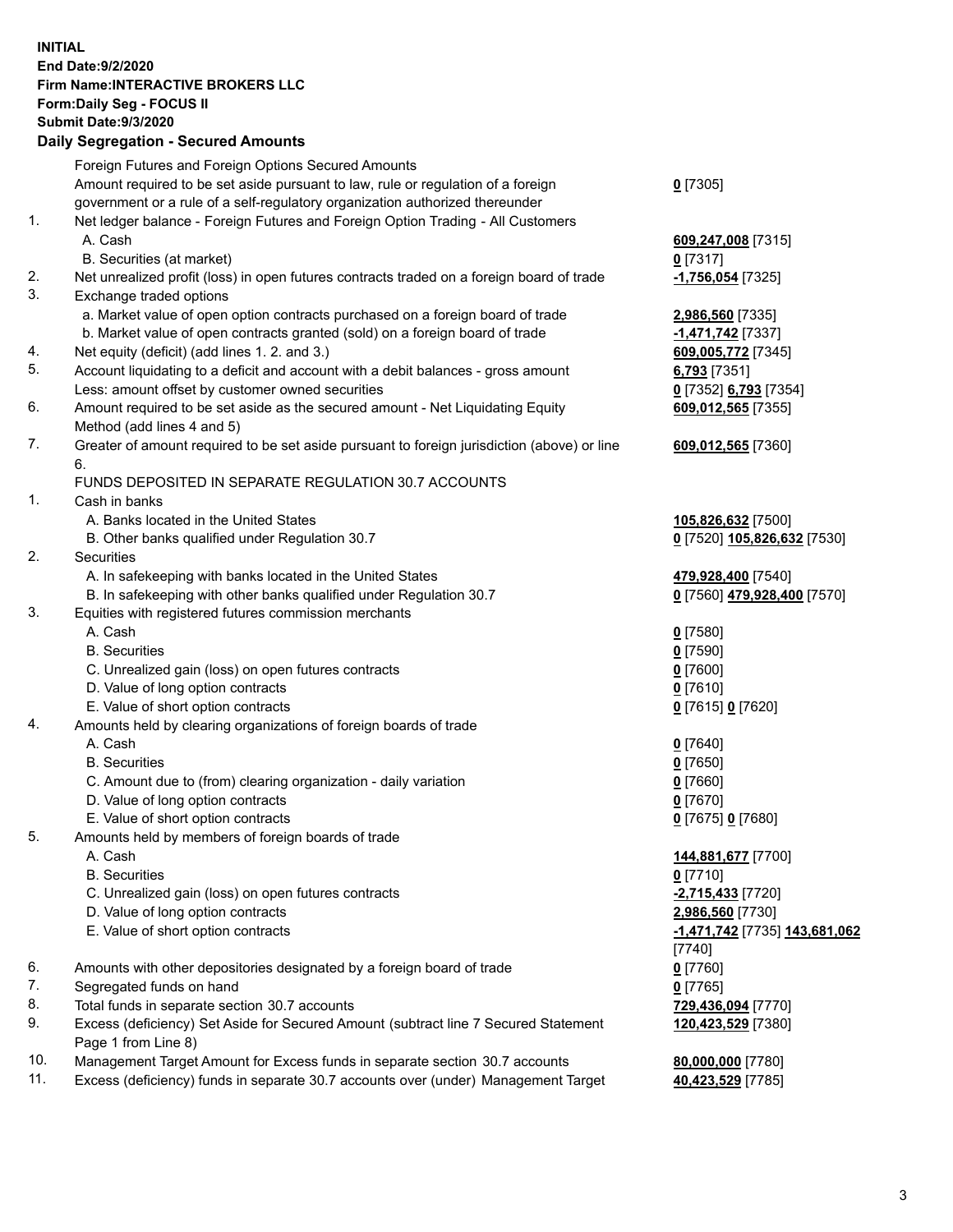**INITIAL End Date:9/2/2020 Firm Name:INTERACTIVE BROKERS LLC Form:Daily Seg - FOCUS II Submit Date:9/3/2020 Daily Segregation - Segregation Statement** SEGREGATION REQUIREMENTS(Section 4d(2) of the CEAct) 1. Net ledger balance A. Cash **5,533,924,291** [7010] B. Securities (at market) **0** [7020] 2. Net unrealized profit (loss) in open futures contracts traded on a contract market **-169,848,269** [7030] 3. Exchange traded options A. Add market value of open option contracts purchased on a contract market **352,319,839** [7032] B. Deduct market value of open option contracts granted (sold) on a contract market **-309,252,903** [7033] 4. Net equity (deficit) (add lines 1, 2 and 3) **5,407,142,958** [7040] 5. Accounts liquidating to a deficit and accounts with debit balances - gross amount **6,151,927** [7045] Less: amount offset by customer securities **0** [7047] **6,151,927** [7050] 6. Amount required to be segregated (add lines 4 and 5) **5,413,294,885** [7060] FUNDS IN SEGREGATED ACCOUNTS 7. Deposited in segregated funds bank accounts A. Cash **1,116,150,036** [7070] B. Securities representing investments of customers' funds (at market) **2,531,760,310** [7080] C. Securities held for particular customers or option customers in lieu of cash (at market) **0** [7090] 8. Margins on deposit with derivatives clearing organizations of contract markets A. Cash **6,477,429** [7100] B. Securities representing investments of customers' funds (at market) **1,960,494,141** [7110] C. Securities held for particular customers or option customers in lieu of cash (at market) **0** [7120] 9. Net settlement from (to) derivatives clearing organizations of contract markets **-41,979,991** [7130] 10. Exchange traded options A. Value of open long option contracts **352,011,273** [7132] B. Value of open short option contracts **-309,184,166** [7133] 11. Net equities with other FCMs A. Net liquidating equity **0** [7140] B. Securities representing investments of customers' funds (at market) **0** [7160] C. Securities held for particular customers or option customers in lieu of cash (at market) **0** [7170] 12. Segregated funds on hand **0** [7150] 13. Total amount in segregation (add lines 7 through 12) **5,615,729,032** [7180] 14. Excess (deficiency) funds in segregation (subtract line 6 from line 13) **202,434,147** [7190] 15. Management Target Amount for Excess funds in segregation **155,000,000** [7194] 16. Excess (deficiency) funds in segregation over (under) Management Target Amount Excess **47,434,147** [7198]